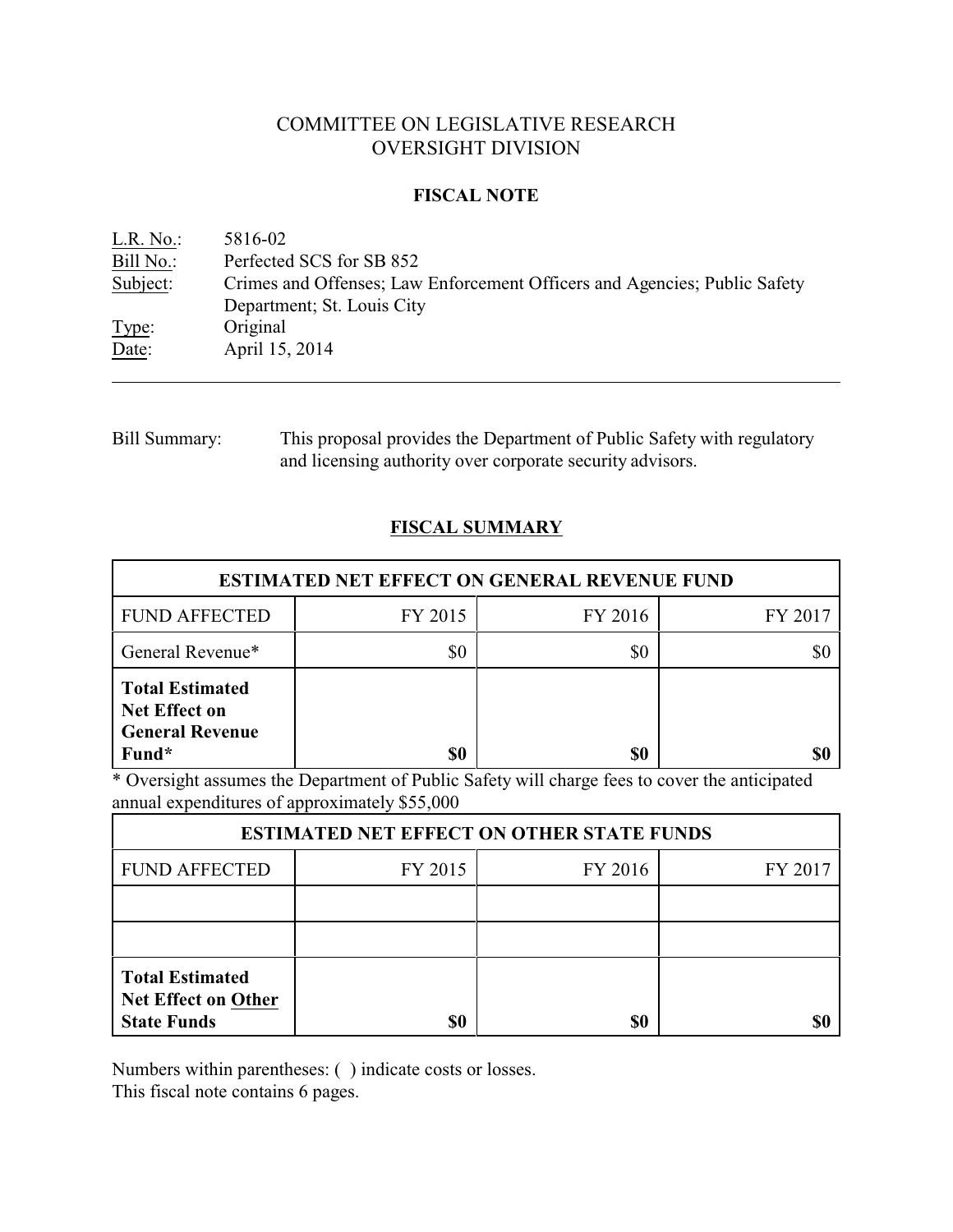L.R. No. 5816-02 Bill No. Perfected SCS for SB 852 Page 2 of 6 April 15, 2014

| <b>ESTIMATED NET EFFECT ON FEDERAL FUNDS</b>                               |         |         |         |  |  |
|----------------------------------------------------------------------------|---------|---------|---------|--|--|
| <b>FUND AFFECTED</b>                                                       | FY 2015 | FY 2016 | FY 2017 |  |  |
|                                                                            |         |         |         |  |  |
|                                                                            |         |         |         |  |  |
| <b>Total Estimated</b><br><b>Net Effect on All</b><br><b>Federal Funds</b> | \$0     | \$0     |         |  |  |

| <b>ESTIMATED NET EFFECT ON FULL TIME EQUIVALENT (FTE)</b>    |         |         |            |  |  |
|--------------------------------------------------------------|---------|---------|------------|--|--|
| <b>FUND AFFECTED</b>                                         | FY 2015 | FY 2016 | FY 2017    |  |  |
| <b>General Revenue</b>                                       | 1 FTE   | 1 FTE   | <b>FTE</b> |  |  |
|                                                              |         |         |            |  |  |
| <b>Total Estimated</b><br><b>Net Effect on</b><br><b>FTE</b> |         |         |            |  |  |

 $\Box$  Estimated Total Net Effect on All funds expected to exceed \$100,000 savings or (cost).

 $\Box$  Estimated Net Effect on General Revenue Fund expected to exceed \$100,000 (cost).

| <b>ESTIMATED NET EFFECT ON LOCAL FUNDS</b>     |  |  |  |  |  |
|------------------------------------------------|--|--|--|--|--|
| FUND AFFECTED<br>FY 2015<br>FY 2016<br>FY 2017 |  |  |  |  |  |
| \$0<br>\$0<br>Local Government*                |  |  |  |  |  |

\* Losses and Savings that should net to zero.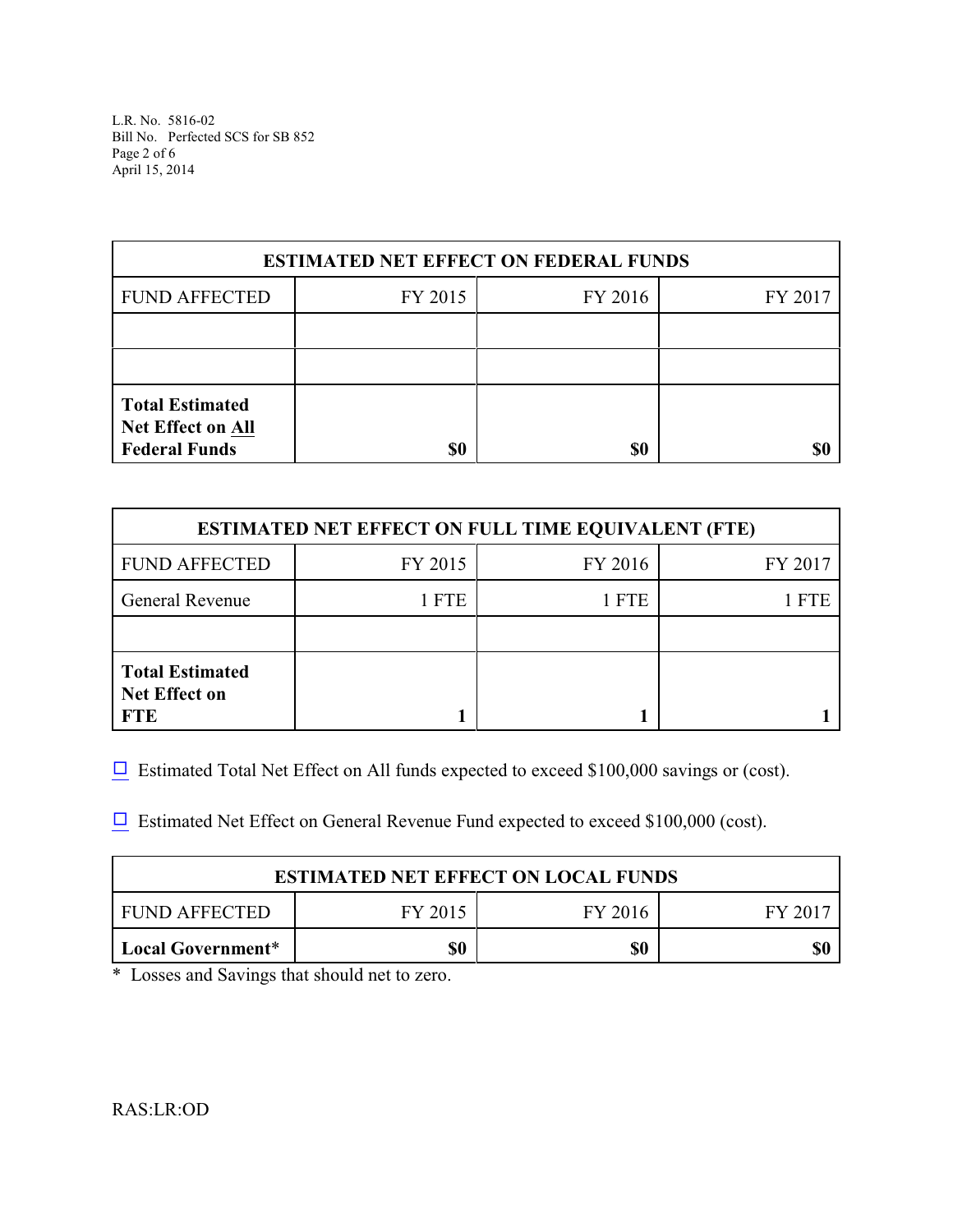L.R. No. 5816-02 Bill No. Perfected SCS for SB 852 Page 3 of 6 April 15, 2014

### **FISCAL ANALYSIS**

#### ASSUMPTION

Officials from the **Department of Public Safety - Office of the Director (DPS)** state this bill requires DPS to regulate and license all corporate Security Advisors. DPS will have to promulgate rules to implement the provisions of the law and shall oversee the licensing of Security Advisors. The addition of the program will necessitate the hiring of a Program Representative II. DPS assumes the total cost for this additional FTE to be approximately \$55,000 per year.

Officials from the **Office of the State Courts Administrator** assume the proposal would not fiscally impact their agency.

Officials from the **Office of Prosecution Services (OPS)** assume the proposal would not have a fiscal impact on their agency. The creation of a new crime creates additional responsibilities for county prosecutors which may, in turn, result in additional costs which are difficult to determine.

For the purpose of this proposed legislation, officials at the **Office of State Public Defender (SPD)** cannot assume that existing staff will provide effective representation for any new cases arising where indigent persons are charged with the proposed new crime of acting as a corporate security advisor without a license from the Department of Public Safety; a new class A misdemeanor.

While the number of new cases (or cases with increased penalties) may be too few or uncertain to request additional funding for this specific bill, the SPD will continue to request sufficient appropriations to provide effective representation in all cases where the right to counsel attaches.

**Oversight** assumes the SPD can absorb the additional caseload that may result from this proposal

Officials from the St. Louis Metropolitan Police Department, and the Kansas City Police Department did not respond to our request for fiscal impact.

**Oversight** assumes DPS will be able to charge fees for the licensing and renewal of licenses for corporate security advisors. Oversight does not know the number of corporate security advisors that are licensed each year by the St. Louis Metropolitan Police Department and the Kansas City Police Department. In the Code of State Regulations (17 CSR 10-2.040), the Board of Police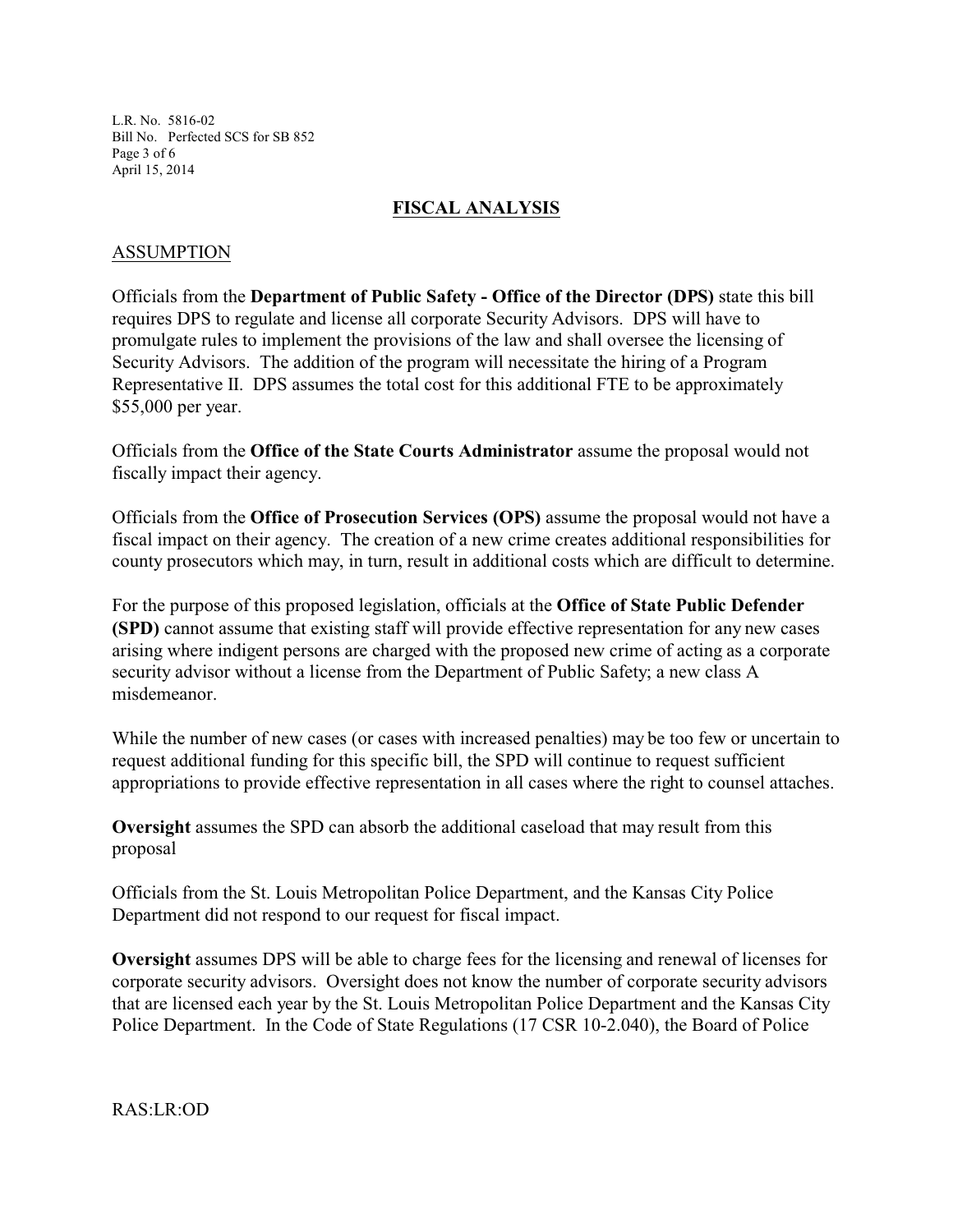L.R. No. 5816-02 Bill No. Perfected SCS for SB 852 Page 4 of 6 April 15, 2014

#### ASSUMPTION (continued)

Commissioners of Kansas City, Missouri has established the following fee schedule:

| Annual Company License                  | \$300 |
|-----------------------------------------|-------|
| Class A - Armed License                 | \$145 |
| Class A - Armed License Renewal         | \$90  |
| Replacement of Lost/Stolen License \$65 |       |
| Rescheduling Fee                        | \$ 85 |

Oversight doesn't know how many licenses DPS will need to issue, or what fees DPS will charge; therefore, we will reflect an unknown amount of revenue into the General Revenue Fund for these fees. However, Oversight assumes DPS will charge fees sufficient to cover their costs of administering this license.

Oversight will also reflect a loss of fees to the local political subdivisions as well as a savings for not having to administer the licensing. Oversight will assume the two will offset.

| FISCAL IMPACT - State Government | FY 2015 | FY 2016 | FY 2017 |
|----------------------------------|---------|---------|---------|
|----------------------------------|---------|---------|---------|

#### **GENERAL REVENUE FUND**

Income - DPS - licensing fees, renewal fees, and other fees for corporate security At least \$61,510 At least \$55,316 At least \$55,878 officers

| $(\$35,844)$ | $(\$36,202)$ | $(\$36,564)$ |
|--------------|--------------|--------------|
| (\$18,282)   | (\$18,465)   | (\$18,649)   |
| $(\$7,384)$  | $(\$649)$    | $(\$665)$    |
| $(\$61,510)$ | $(\$55,316)$ | $(\$55,878)$ |
|              |              |              |
| <u>\$0</u>   | <u>\$0</u>   | <u>\$0</u>   |
|              |              |              |
| <b>FTE</b>   | 1 FTE        | <b>FTE</b>   |
|              |              |              |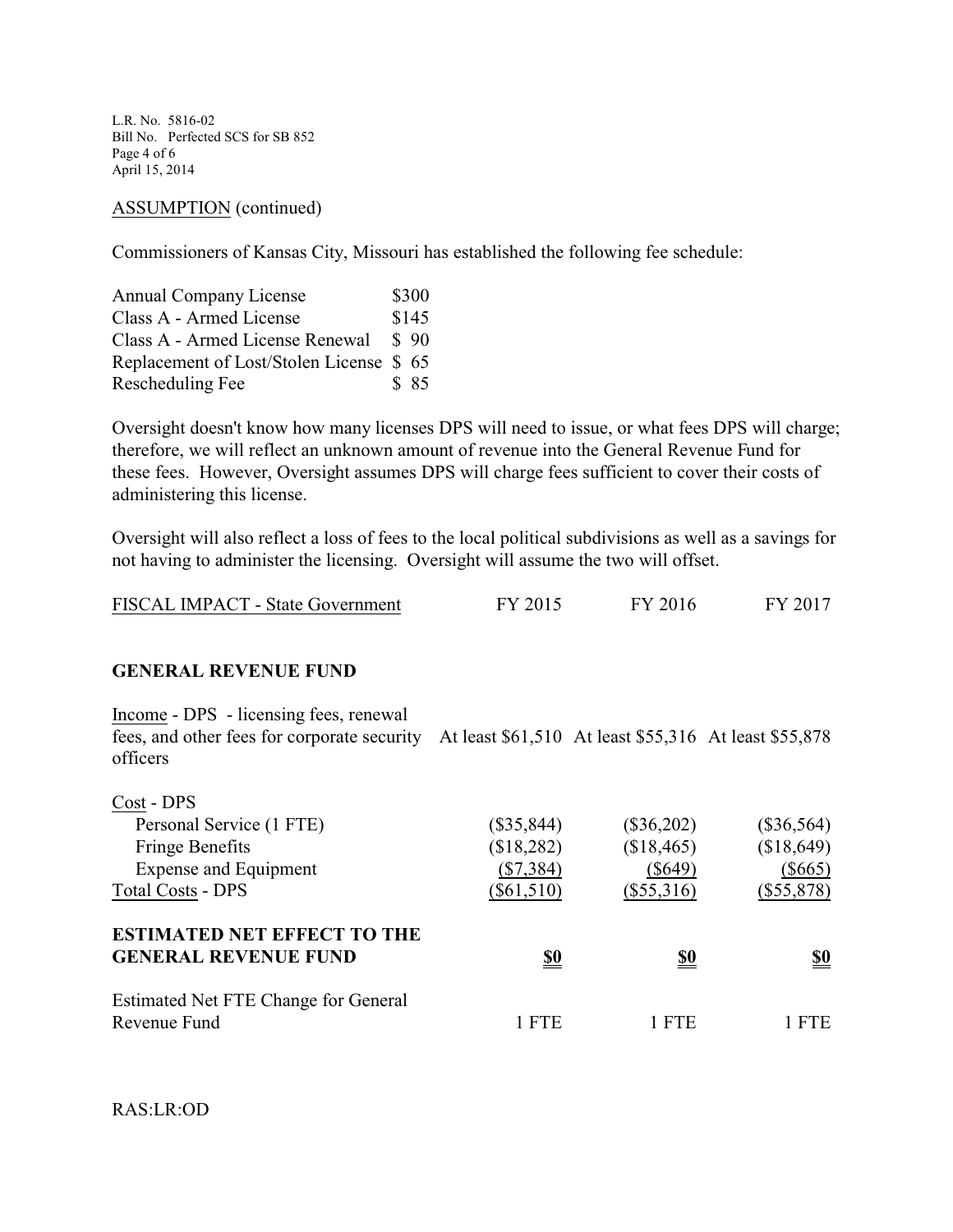L.R. No. 5816-02 Bill No. Perfected SCS for SB 852 Page 5 of 6 April 15, 2014

| <b>ESTIMATED NET EFFECT TO</b><br><b>LOCAL POLITICAL SUBDIVISIONS</b>                                                            | <u>\$0</u> | <u>\$0</u> | <u>\$0</u> |
|----------------------------------------------------------------------------------------------------------------------------------|------------|------------|------------|
| Loss - Kansas City and St. Louis Police<br>Departments - no longer collecting fees<br>for regulating corporate security advisors | (Unknown)  | (Unknown)  | (Unknown)  |
| Savings - Kansas City and St. Louis<br>Police Departments - no longer regulating<br>corporate security advisors                  | Unknown    | Unknown    | Unknown    |
| <b>LOCAL POLITICAL SUBDIVISIONS</b>                                                                                              |            |            |            |
| FISCAL IMPACT - Local Government                                                                                                 | FY 2015    | FY 2016    | FY 2017    |

## FISCAL IMPACT - Small Business

No direct fiscal impact to small businesses would be expected as a result of this proposal.

#### FISCAL DESCRIPTION

This proposal moves the authority to regulate corporate security advisors from the Board of Police Commissioners to the Department of Public Safety.

This proposal has an emergency clause.

This legislation is not federally mandated, would not duplicate any other program and would not require additional capital improvements or rental space.